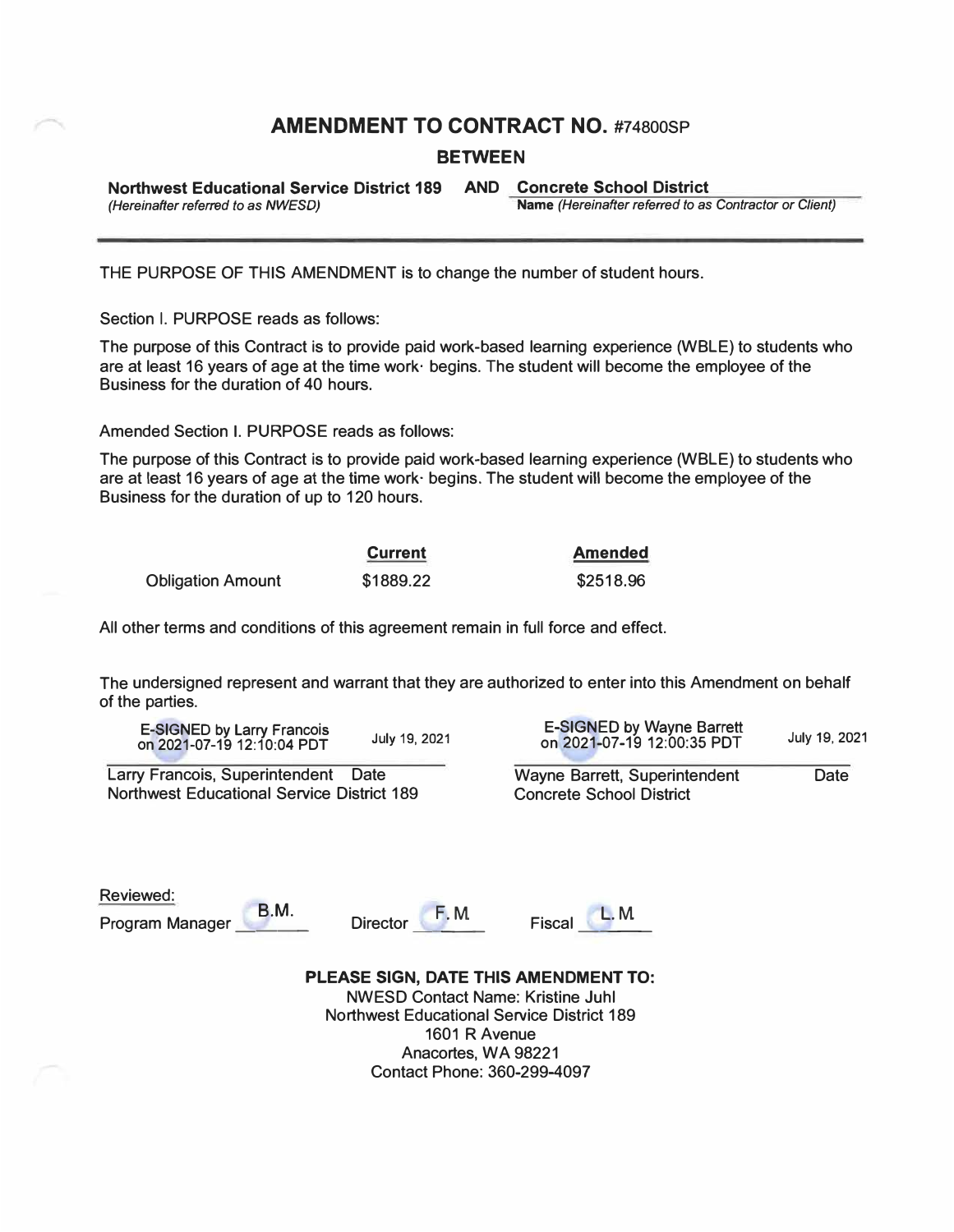Contract No. **74800SP** 

# **CONTRACT**

#### **BETWEEN**

|                                    | <b>Northwest Educational Service District 189</b> | <b>AND Concrete School District</b>         |                                            |       |
|------------------------------------|---------------------------------------------------|---------------------------------------------|--------------------------------------------|-------|
| (Hereinafter referred to as NWESD) |                                                   |                                             | Name (Hereinafter referred to as Business) |       |
| 1601 R Ave, Anacortes, WA 98221    |                                                   | 45389 Airport Way                           |                                            |       |
| $(360)$ 299-4000                   | FAX (360) 299-4070                                | <b>Address</b><br>Concrete                  | <b>WA</b>                                  | 98237 |
| <b>Contract Order No:</b>          | 74800SP                                           | City                                        | <b>State</b>                               | Zip   |
|                                    |                                                   | TIN (or last 4<br>digits of SSN) 91-1037019 |                                            |       |
| <b>NWESD Account</b><br>Code:      | 1250-98-7000-0921-0506                            |                                             |                                            |       |
|                                    |                                                   | <b>Phone: 360-853-4000</b>                  |                                            |       |

In consideration of the promises and conditions contained herein, NWESD and the Business do mutually agree as follows:

## **I. PURPOSE**

The purpose of this Contract is to provide paid work-based learning experience (WBLE) to students who are at least 16 years of age at the time work· begins. The student will become the employee of the Business for the duration of 40 hours.

#### **II. RESPONSIBILITIES OF BUSINESS**

In accordance with this Contract, the Business shall provide all labor, materials and equipment necessary for:

- 1. training the student;
- 2. paying student the Washington State prevailing hourly wage or local minimum wage whichever is greater;
- 3. invoicing the NWESD at the completion of the student's WBLE hours;
- 4. submitting with invoice documentation of student hours via time card, payroll report or other form of proof with business signature; and,
- 5. submitting documentation within 30 days of completion.

## **Ill. TERM OF THE CONTRACT**

The start date of this Contract is the later of **June 21, 2021** or the effective date of this Contract,<br>August 31, 2021 unless mutually extended in writing by both parties. Termination is further specified **Lunless mutually extended in writing by both parties. Termination is further specified** 

in the Termination section of this Contract.

#### **IV. CONTRACT OBLIGATION**

The NWESD shall provide:

- 1. support to Business during student hours;
- 2. reimburse the Business for the amount of wages (based on the Washington State prevailing wage or local minimum wage, whichever is greater), plus a flat fee of 15% for payroll taxes and related personnel costs for each student who participates in WBLE; and,
- 3. conduct an exit interview which will include a survey with Business upon completion of student hours.

#### **V. PAYMENT PROVISIONS**

All payments to the Business shall be conditioned upon:

1. The NWESD or its designee determines that the services or goods provided by the Business are satisfactory, provided that such determination shall be made within a reasonable time and not be unreasonably withheld; and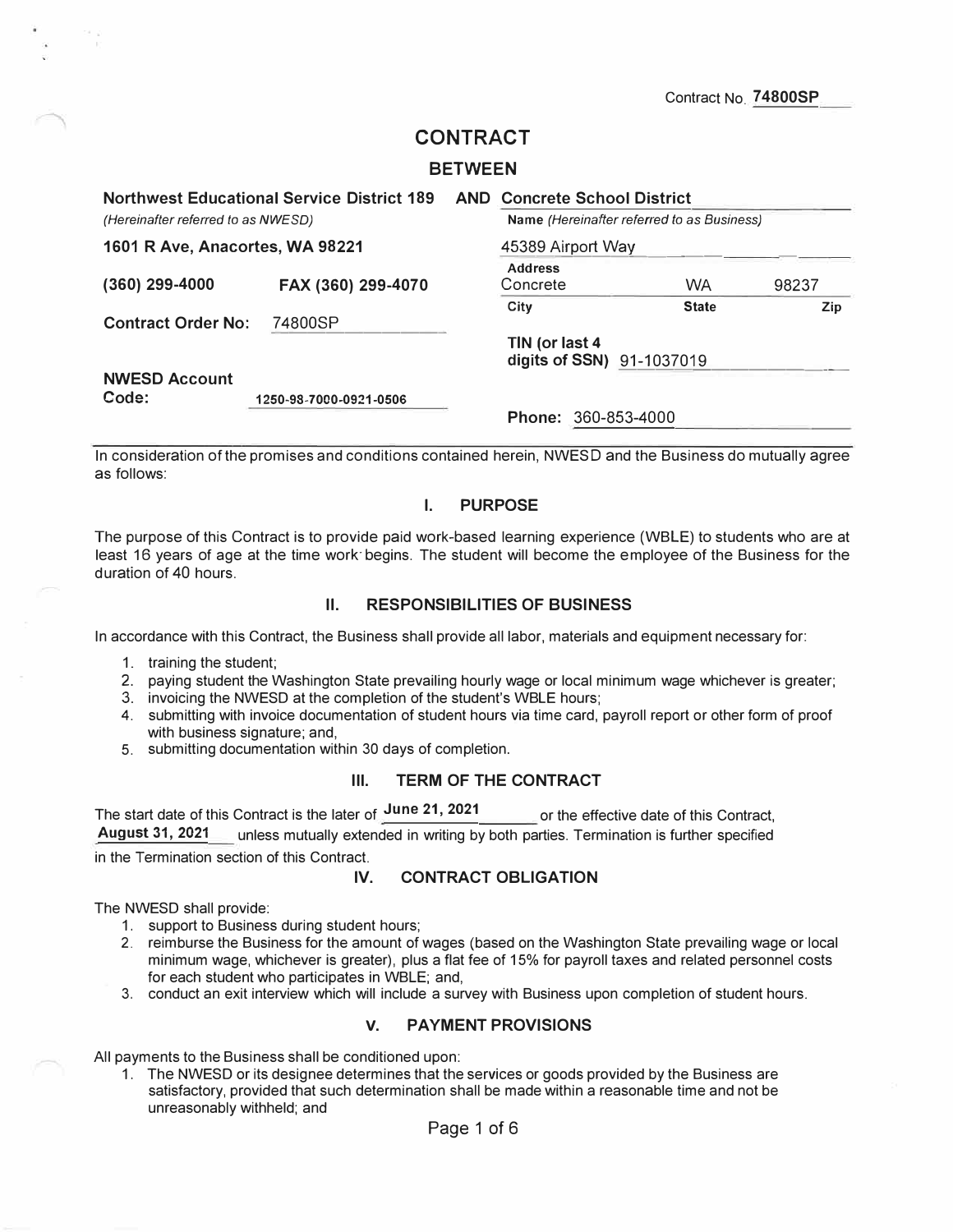- 2. The Business timely submits to the NWESD Fiscal Department satisfactory invoices detailing the services or goods rendered for requested payment, plus documentation of student hours via time card, payroll report or other form of proof with business signature.
- 3. Any date(s) specified herein for payment(s) to the Business shall be considered extended as necessary to process and deliver payment. Such extension will not be greater than thirty (30) days following delivery of satisfactory services or goods and receipt of the appropriate invoices, whichever occurs later.

|                                     | <b>NWESD Contract Manager</b>       | <b>Business Contract Manager</b>           |  |  |
|-------------------------------------|-------------------------------------|--------------------------------------------|--|--|
| Name:                               | Brian McClay, Program Specialist II | Name: Wayne Barrett                        |  |  |
| Business:                           | <b>NWESD</b>                        | <b>Business: Concrete School District</b>  |  |  |
| Address:                            | 1601 R Avenue                       | Address: 45389 Airport Way                 |  |  |
|                                     | Anacortes WA 98221                  | WA<br>Concrete<br>98237                    |  |  |
| Phone:                              | 360-299-4075                        | Phone: 360-853-4000                        |  |  |
| Email Address:<br>bmcclay@nwesd.org |                                     | Email Address: wbarrett@concrete.k12.wa.us |  |  |

## **VI. CONTRACT MANAGERS**

## **VII. NONDISCRIMINATION/ANTI-HARASSMENT**

In performing its obligations under this contract, the Business shall comply with the NWESD, state and federal guidelines and regulations regarding nondiscrimination and harassment involving any employee/student on the basis of race, color, sex, religion, ancestry, national origin, creed, marital status, age, sexual orientation, honorably discharged veteran or military status, or the presence of any sensory, mental, or physical disability or use of a trained dog or service animal by a person with a disability in employment, services, or any other regards.

## **VIII. GOVERNING LAWNENUE**

The terms of this Contract shall be construed and interpreted in accordance with the laws of the state of Washington, without regard to conflicts of laws principles. In the event that legal action or arbitration is commenced to resolve a dispute related to this Contract, the venue of such action or arbitration shall be in Skagit County, Washington.

## **IX. INDEMNIFICATION/HOLD HARMLESS**

The Business indemnifies and shall defend and hold the NWESD, its employees, agents and representatives, harmless from and against all third-party claims, actions, liens, suits or proceedings asserted against the NWESD that are related to the Business's obligations or performance under this Contract. The Business shall timely reimburse the NWESD for all costs, expenses, damages, losses, liabilities or obligations, including reasonable attorney's fees, incurred by the NWESD as a result of such third-party claims, actions, liens, suits or proceedings.

## **X. INSURANCE**

During the term of the Contract, the Business shall maintain in force at its own expense, the following insurance with an insurance company rated at least A-VIII or better in Best's Insurance Reports:

1. *Commercial General Liability* insurance written on an occurrence basis with limits of no less than one million dollars (\$1,000,000) combined single limit per occurrence and two million dollars (\$2,000,000) aggregate for personal injury, bodily injury and property damage. Coverage shall include but not be limited to: blanket contractual; products/completed operations; broad form property damage; explosion, collapse and underground (XCU) if applicable; employer's liability; and Sexual Abuse and Molestation liability.

The Business shall ensure that the NWESD shall have no less than thirty (30) days prior written notice of any cancellation, suspension or material change in coverage. Promptly upon request, the Business shall provide the NWESD with a certified copy of all required insurance policies. In addition, promptly upon request, the Business shall name the NWESD as an additional insured on the Commercial General Liability insurance policy, as respects work performed by or on behalf of the Business and upon such a request, receive a copy of the endorsement naming the NWESD as additional insured.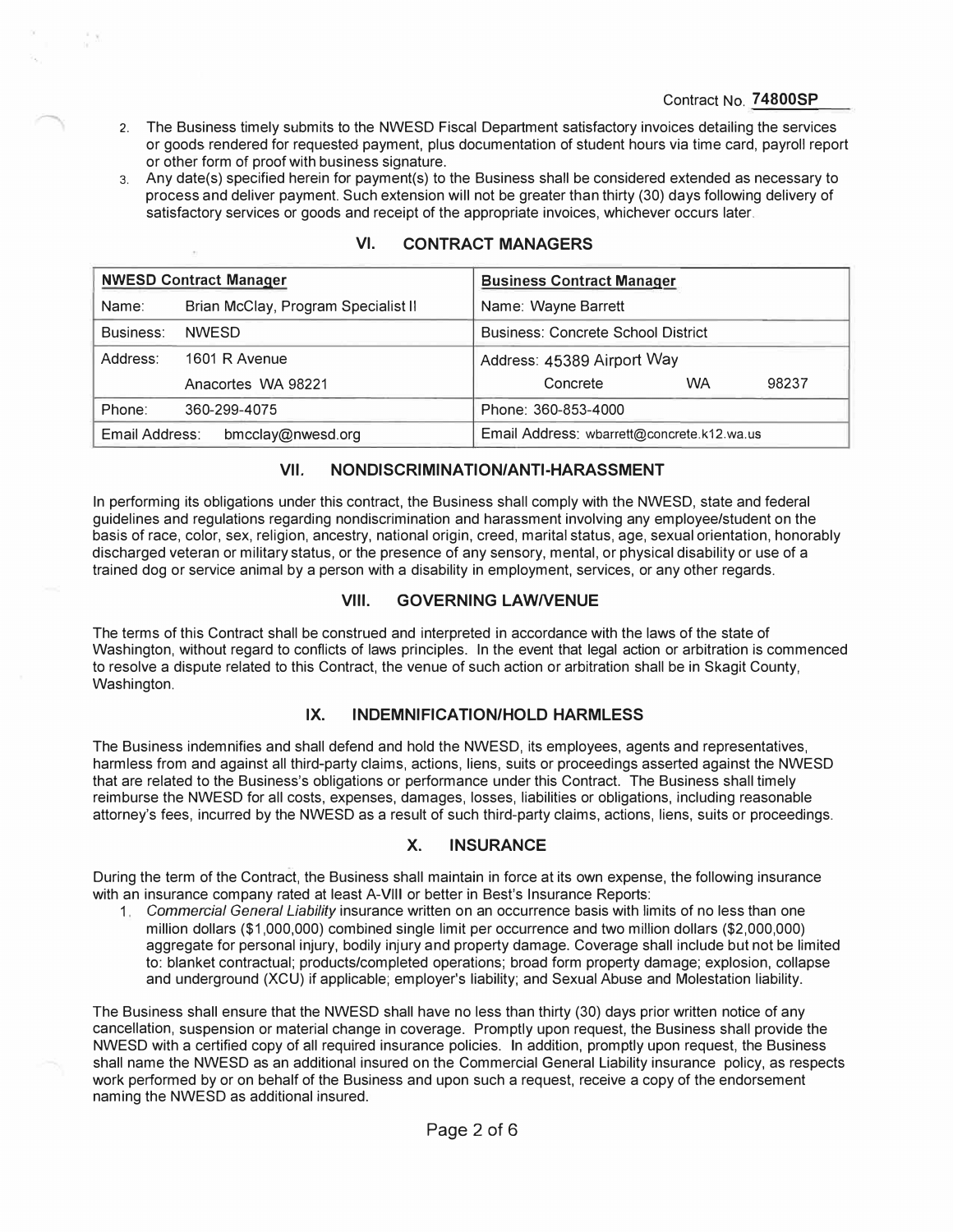### **XI. DISPUTE RESOLUTION**

**If a dispute regarding this contract arises between the Business and the NWESD, then the Business wiH appoint someone to represent it, the NWESD will appoint someone to represent it, and those two parties will appoint someone as a third representative. Decisions will be made by a vote of the majority of the representatives. The dispute committee shall be limited to resolving issues pursuant to the terms of this Contract, and its decision(s) shall be final.** 

#### **XII. TERMINATION**

**This Contract may be terminated by the NWESD at any time, without reason, upon written notification thereof to the Business. The notice shall specify the date of termination and shall be conclusively deemed to have been received by the Business as of midnight of the second day following the date of its posting in the United States mail addressed as first noted herein. In the event of termination by the NWESD, the Business shall be entitled to an equitable proration of the total compensation provided herein for uncompensated services that have been performed as of the date of termination, and to the reimbursement of expenses incurred as of the date of termination, but solely to the extent such expenses are reimbursable under this Contract.** 

#### **XIII. OTHER ASSURANCES**

**In performing its obligations under this Contract, each party shall promptly comply with all laws, ordinances, orders, rules, regulations and requirements of the federal, state, county or municipal governments or any of their departments, bureaus, boards, commissions or officials concerning the subject matter of this Contract (the "Laws"). This provision applies to Laws currently existing or applicable to a party's duties under this Contract during the term of this Contract.** 

## **XIV. ASSIGNMENT**

**Neither this Contract nor any interest therein may be assigned by the Business without first obtaining the written consent of the NWESD.** 

#### **XV. DEFAULT**

**The Business shall be in default of this Contract upon the occurrence of any of the following:** 

- **1. Any covenant, representation or warranty made by the Business was false or misleading when made or subsequently becomes so;**
- **2. The Business fails to perform any of its obligations under the Contract, and unless otherwise specifically stated elsewhere in this Contract, such failure continues for thirty (30) calendar days after the Business receives a notice to cure from the NWESD or its designee;**
- **3. The Business files a petition in bankruptcy or other similar proceeding, makes any assignment for the benefit of creditors, or is the subject of an involuntary bankruptcy petition, receivership or other insolvency proceeding; or**
- **4. After the termination of the Contract, the Business continues to use any of the NWESD's intellectual property.**

#### **XVI. BREACH/DEFAULT WAIVER**

**No delay or failure on the part of the NWESD to exercise any rights under the Contract shall operate as a waiver of the NWESD's contractual rights. Also, the NWESD's waiver or acceptance of a partial, single or delayed performance of any term or condition of the Contract shall not operate as a continuing waiver or a waiver of any other breach of a Contract term or condition. No waiver shall be binding unless it is in writing and signed by the party waiving the breach.** 

## **XVII. REMEDIES FOR DEFAULT**

**If the Business is in default of this Contract, the NWESD may pursue any or all of the following remedies, which may be cumulative:** 

- **1. Immediately terminate the Contract;**
- **2. Injunctive relief without proof of actual damage and without posting a bond pending resolution by court action or arbitration;**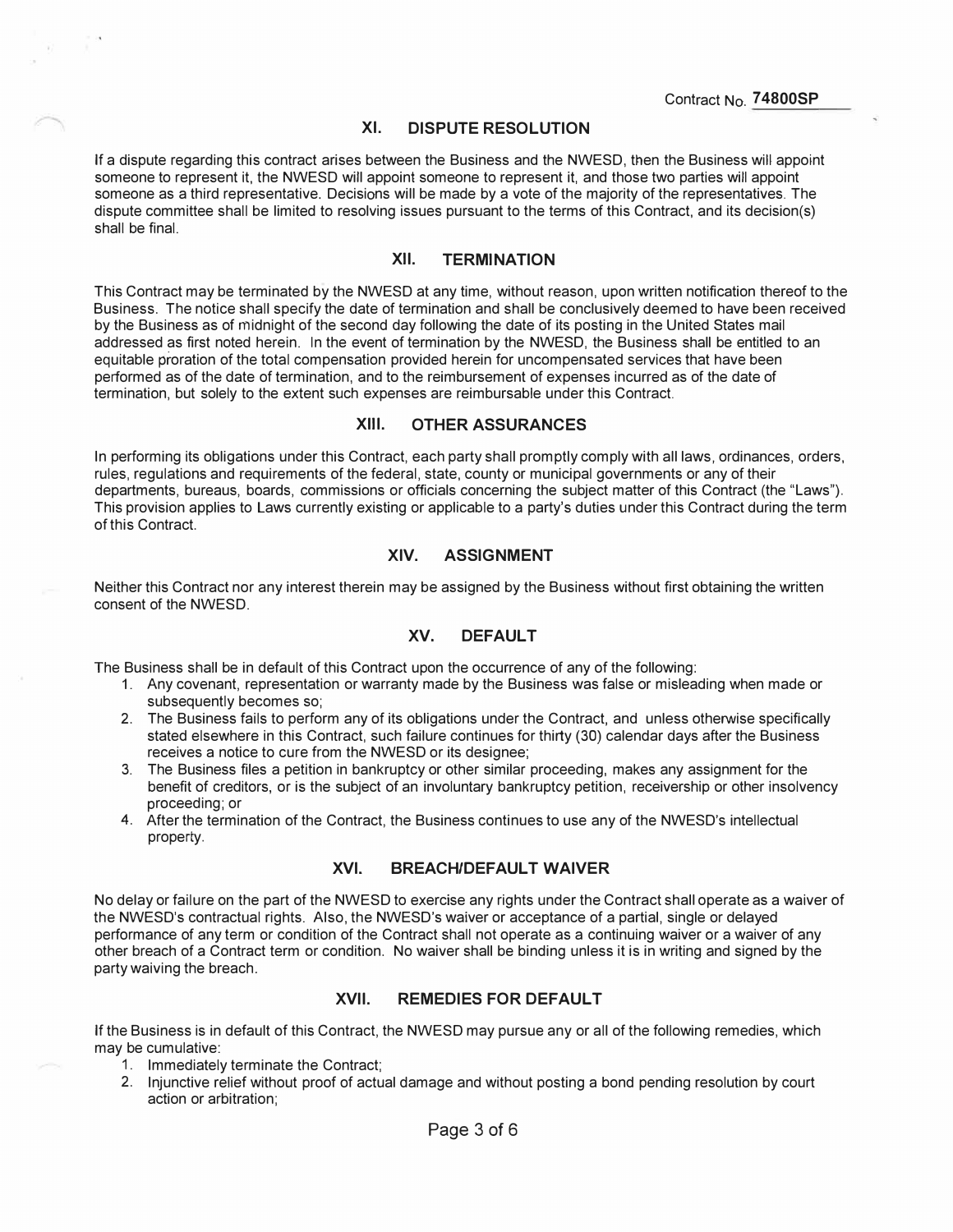- 3. Liquidated damages to protect against the immeasurable damage to the NWESD's business and goodwifl of \$50.00 for each day that the Business improperly or without permission uses the NWESD's intellectual property;
- 4. Consequential and incidental damages to the NWESD from the Business's default; and
- 5. Recover reasonable attorneys' fees and costs for any arbitration or litigation brought to enforce the NWESD's rights under this Contract.

### **XVIII. SEVERABILITY**

If any provision of this Contract is determined to be invalid under any applicable statute or rule of law, it is to that extent to be deemed omitted and the balance of the Contract shall remain enforceable.

#### **XIX. HEADINGS**

The headings of each section of this Contract are provided only to aid the reader. If there is any inconsistency between the heading and the content of the paragraph or the context of the contract, the content or context will prevail.

## **XX. INTEGRATION/MODIFICATION**

This Contract constitutes a fully integrated document containing the full, final and binding agreement of all parties signatory and all persons claiming by or through a signator, and supersedes all other negotiations, offers or counteroffers relating to the subjects treated in this Contract. The Parties may amend this Contract only upon a writing bearing the actual signatures of the names of all the Parties or their respective, authorized representatives.

## **XXI. NOTICES**

Any notice given under this Contract shall be in writing from one party to another, given only by one of the following methods: (i) personal delivery, (ii) United States first class and certified mail, return receipt requested, with postage prepaid to the recipient's business address provided on the front page of this Contract; or (iii) e-mail to the recipient's email address given in Contract Managers section. Notice shall be deemed to occur in the case of the use of the mail, when the notice is postmarked. Notice shall be deemed received on the date of personal delivery, on the second day after it is deposited in the mail or on the day sent by e-mail. A party may change the place notice is to be given by a notice to the other party. For efficiency, the parties agree that documents sent by electronic means shall be considered and treated as original documents.

## **XXII. FORCE MAJEURE**

A party to this Contract is not liable to the other party for failing to perform its obligations if such failure is a result of Acts of God (including fire, flood, earthquake or other natural disaster), war, government sanction/order/regulation, riot, terrorist attack, labor dispute, or other similar contingency beyond the reasonable control of the parties. Force Majeure does not include computer events, such as denial of service attacks or those that may occur as a result of a third party. Each party shall have backup computer systems to allow it to continue to perform its obligations under the Contract. If a party asserts Force Majeure as an excuse for failure to perform its contractual obligations, then it must prove that it took reasonable steps to minimize delay or damages caused by foreseeable events, that it substantially fulfilled all non-excused obligations and that the other party was timely notified of the likelihood of or actual occurrence of such an event.

## **XXIII. SUSPENSION AND DEBARMENT ASSURANCES**

The Business certifies, and the NWESD relies thereon in execution of this Contract, that neither it nor its Principals are presently debarred, suspended, proposed for debarment, or declared ineligible or voluntarily excluded for the award of contracts by any Federal governmental agency or department. "Principals", for the purposes of this certification, mean officers; directors; owners; partners; and, persons having primary management or supervisory responsibilities within a business entity. Further, the Business agrees to provide the NWESD immediate written notice if, at any time during the term of this Contract, including any renewals hereof, it learns that its certification was erroneous when made or has become erroneous by reason of changed circumstances. The Business's certification via the execution of this Contract is a material representation of fact upon which the NWESD has relied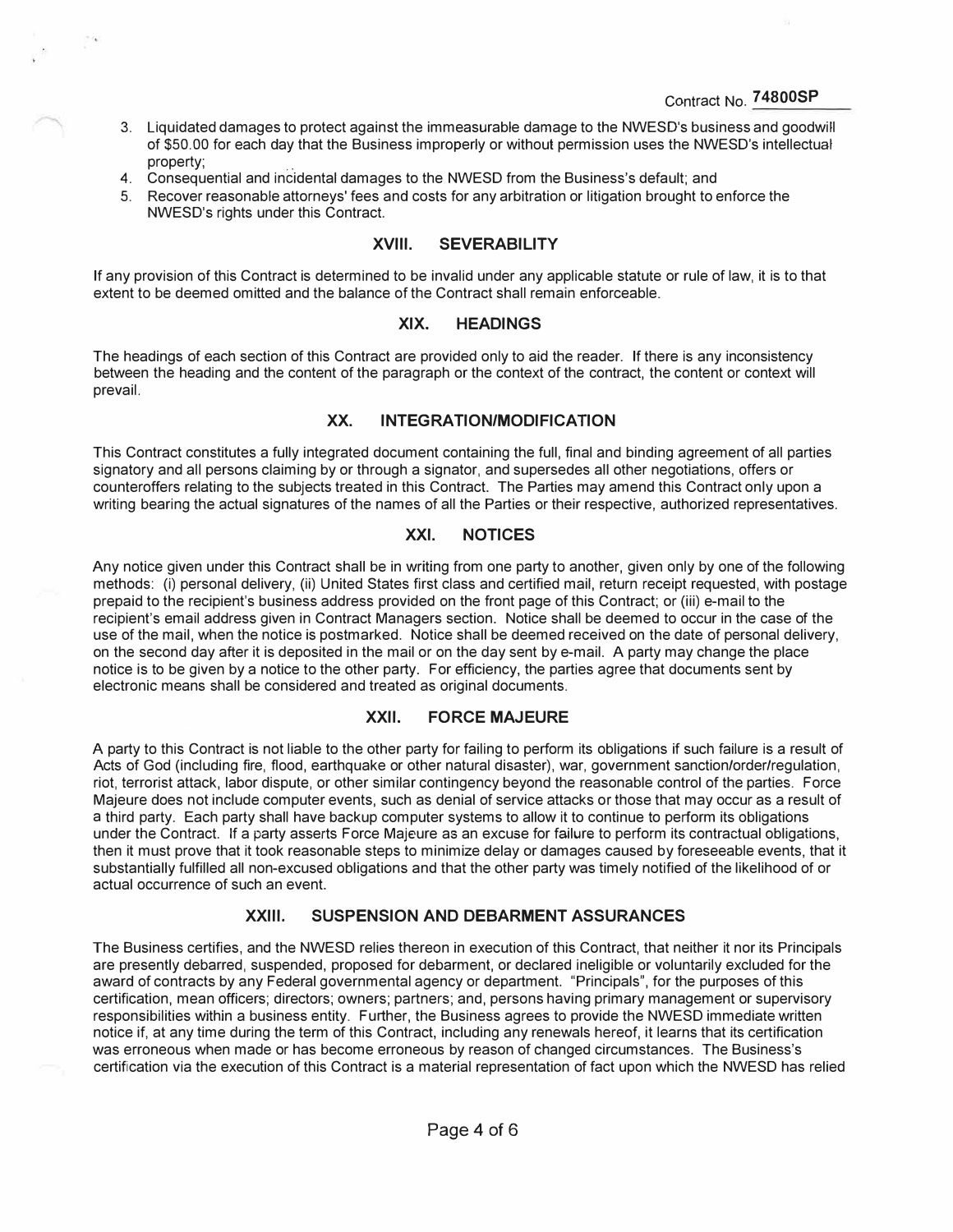in entering into this Contract. Should the Business determine, at any time during this Contract, including any renewals hereof, that this certification is false, or should it become false due to changed circumstances, the NWESD may terminate this Contract in accordance with the terms and conditions therein.

## **XXIV. DRUG FREE WORKPLACE**

Business and Business's employees/agents shall perform all duties pursuant to the Contract in compliance with the intent of the NWESD Drug Free Workplace Policy. It shall be the Business's responsibility to obtain the policy if not otherwise provided.

#### **XXV. BACKGROUND CHECKS**

By executing this Contract with the NWESD, the Business represents and warrants that each of its employees or agents shall have a record check through the Washington state patrol criminal identification system in compliance with RCW 43.43.830 through 43.43.834, 10.97.030, and 10.97.050 and through the Federal Bureau of Investigation before she or he has unsupervised access to any child. The record check shall include a fingerprint check using a complete Washington state criminal identification fingerprint card. If the applicant has had a record check within the previous two (2) years, Business may waive the requirement. NWESD may request documentation of record checks at any time during the term of the Contract.

By executing this Contract with the NWESD, the Business agrees that should student be placed in a one-to-one training environment with Business staff, said staff member will be fingerprinted by the NWESD and a background check will be initiated at the cost of the NWESD. Where reasonable, the fingerprint/background check will be electronically provided by the NWESD at its Anacortes facility. Should this not be reasonable, the cost for fingerprinting/background check will be a reimbursable expense through provided receipts.

## **XXVI. CRIMES AGAINST CHILDREN**

The Business warrants that any of its employees or agents who has pied guilty or been convicted of any crime under RCW 28A.400.330 shall not have any contact with any child at a public school. Failure to comply with this section shall be grounds for immediate termination of this Contract.

#### **XXVII. HAZARDOUS MATERIALS/WASTE**

All provided services will be in accordance with local, state and federal universal/hazardous waste laws and regulations. The Business must promptly provide to the NWESD (whether requested or not) any required Material . Safety Data Sheets (MSDS) documentation for hazardous materials.

#### **XXVIII. SAFETY REQUIREMENTS**

All materials or equipment furnished by the Business will be required to satisfy any applicable requirements of the Occupational Safety and Health Act ("OSHA") and/or the Washington Industrial Safety and Health Act ("WISHA") in effect at the time of delivery. It shall be the responsibility of the Business to comply with this requirement.

## **XXIX. EQUAL EMPLOYMENT OPPORTUNITY**

The Business must ensure compliance with Federal Executive Order 11246, as amended -Equal Employment Opportunity - to prevent discrimination in employment decisions on the basis of race, color, religion, sex, or national origin; and must take affirmative action to ensure that equal opportunity is provided in all aspects of its employment.

**XXX.** CONTRACTOR CERTIFICATIONS<br>(Initials) The Contractor certifies that the Contractor holds himself/herself out to the public as providing services to anyone desiring to purchase them and will pay all related taxes.

(Initials) The Contractor certifies that all persons performing the work or Contractor's owhet have not retired under the 2008 Early Retirement Factor OR has notified the NWESD of such **retirement status.**